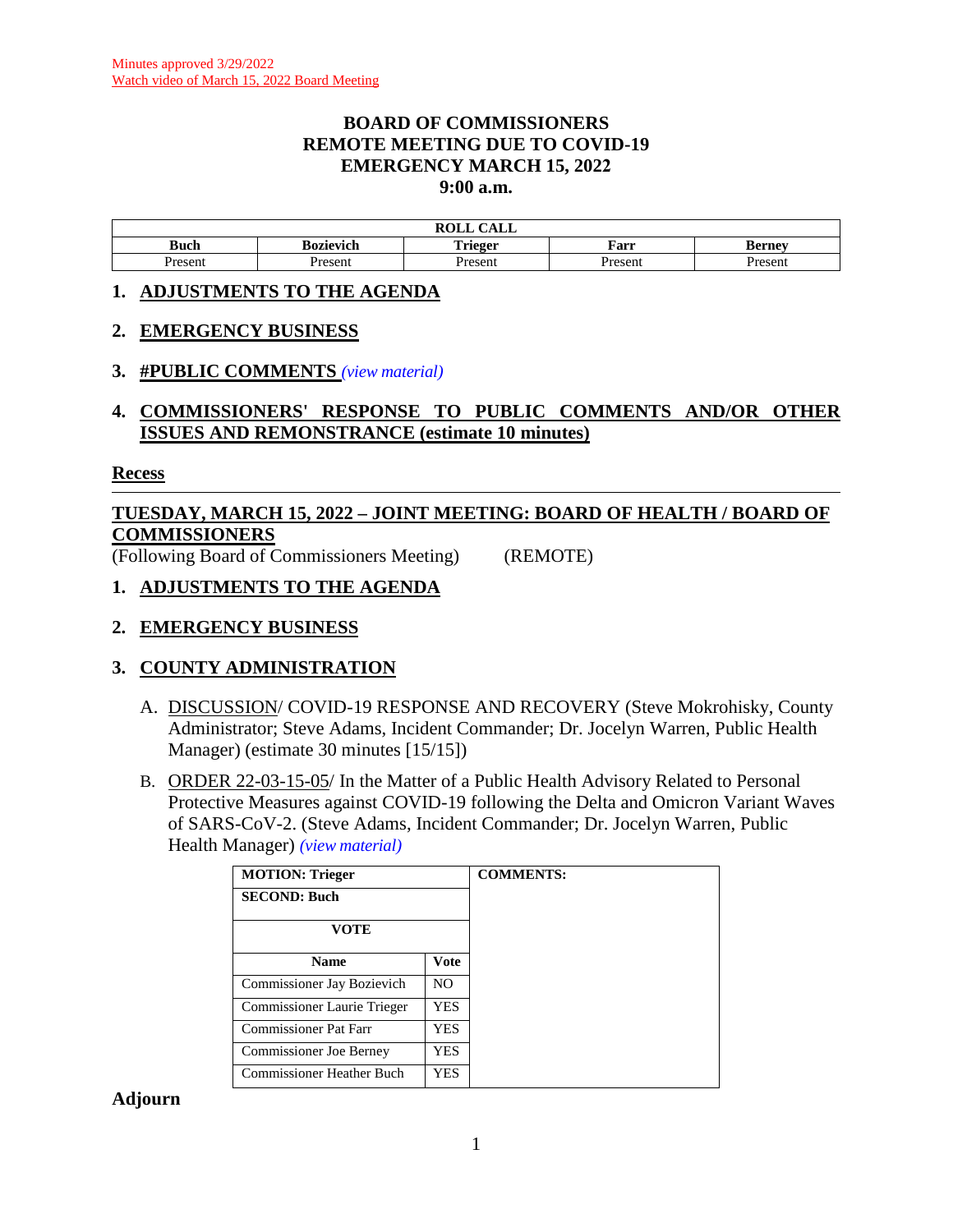# **5. CONSENT CALENDAR**

- A. COUNTY ADMINISTRATION
	- Approval of minutes: 3/8/2022 *(view [material\)](http://www.lanecountyor.gov/UserFiles/Servers/Server_3585797/File/Government/BCC/2022/2022_AGENDAS/031522agenda/T.5.A.1.pdf)*
	- ORDER 22-03-15-01/ In the Matter of Awarding a Contract to Ameresco Incorporated and Delegating Authority to the County Administrator to Execute the Contract and Other Documents. (Colin McCarthy, Capital Improvements Supervisor) *(view [material\)](http://www.lanecountyor.gov/UserFiles/Servers/Server_3585797/File/Government/BCC/2022/2022_AGENDAS/031522agenda/T.5.A.2.pdf)*
- B. PUBLIC WORKS
	- ORDER 22-03-15-02/ In the Matter of Appointing a Commissioner Appointee Citizen Member to the Climate Advisory Committee for the Specified Term. (PM & NBA 02/04/2020, 6/16/2020) (Dan Hurley, Director, Mark Nystrom, Lane County Climate Strategist) *(view [material\)](http://www.lanecountyor.gov/UserFiles/Servers/Server_3585797/File/Government/BCC/2022/2022_AGENDAS/031522agenda/T.5.B.1.pdf)*
	- 2) ORDER 22-03-15-03/ In the Matter of Approving Three Public Works Contracts and Amendments and Delegating Authority to the County Administrator to Execute the Approved Contracts and Amendments for Wildish Construction Co., Expense in the amount of \$627,708.20; City of Springfield, Revenue in the amount of \$208,353.54; City of Eugene, Expense in the amount of \$317,522. (Dan Hurley, Director) *(view [material\)](http://www.lanecountyor.gov/UserFiles/Servers/Server_3585797/File/Government/BCC/2022/2022_AGENDAS/031522agenda/T.5.B.2.pdf)*
	- 3) ORDER 22-03-15-04/ In the Matter of Accepting a Warranty Deed Dedicating a Public Road Easement to be Used for County Road Purposes for Prairie Road, County Road No. 203. (17-04-15-24) (Mikeal Jay Blommé, Lane County Surveyor) *(view [material\)](http://www.lanecountyor.gov/UserFiles/Servers/Server_3585797/File/Government/BCC/2022/2022_AGENDAS/031522agenda/T.5.B.3.pdf)*

| <b>MOTION: Trieger</b>           |             |  |
|----------------------------------|-------------|--|
| <b>SECOND: Berney</b>            |             |  |
| <b>VOTE</b>                      |             |  |
| <b>Name</b>                      | <b>Vote</b> |  |
| Commissioner Jay Bozievich       | Excused     |  |
| Commissioner Laurie Trieger      | <b>YES</b>  |  |
| <b>Commissioner Pat Farr</b>     | <b>YES</b>  |  |
| <b>Commissioner Joe Berney</b>   | <b>YES</b>  |  |
| <b>Commissioner Heather Buch</b> | YES         |  |

# **6. COUNTY ADMINISTRATION**

- A. DISCUSSION/ McKenzie River Discovery Center (MRDC) Fundraising Discussion. (Tom Hoyt; Mandy Jones; Shirley Braunstein) (estimate 30 minutes [15/15]) (**10:00 a.m. Time Certain)** *(view [material\)](http://www.lanecountyor.gov/UserFiles/Servers/Server_3585797/File/Government/BCC/2022/2022_AGENDAS/031522agenda/T.6.A.pdf)*
- B. Announcements
- **7. COUNTY COUNSEL**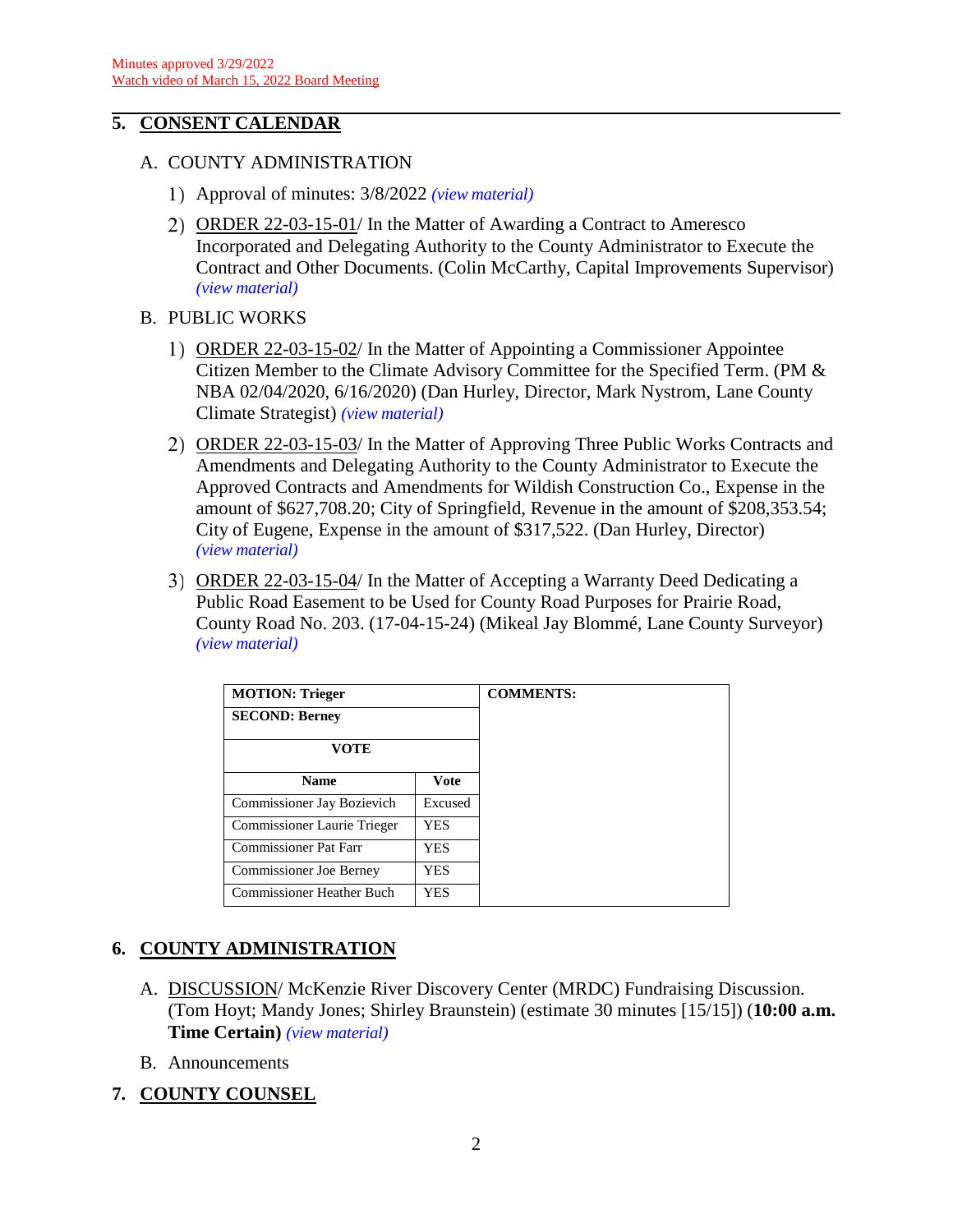- A. Announcements
- B. REPORT/ Fatal Crash Investigation Team (FCIT) Report. (Steve Dingle, County Counsel) (estimate 20 minutes [10/10]) *(view [material\)](http://www.lanecountyor.gov/UserFiles/Servers/Server_3585797/File/Government/BCC/2022/2022_AGENDAS/031522agenda/T.7.B.pdf)*
- **8. EXECUTIVE SESSION as per ORS 192.660** (Remote Meeting)

# **9. OTHER BUSINESS**

## **Recess**

*During the COVID-19 global pandemic, the Board of Commissioners will be hosting their board meeting via webinar. To watch the live stream of the meeting, click [here](https://lanecounty.org/cms/One.aspx?portalId=3585881&pageId=7842434) – no registration is required to watch the live webcast.* 

# **TUESDAY, MARCH 15, 2022 – REGULAR MEETING**

(1:30 p.m.) (REMOTE MEETING)

# **10. PUBLIC WORKS**

- A. DISCUSSION/ In the Matter of Providing the Climate Advisory Committee 2021 Work Plan Report (PM & NBA 02/04/2020) (Dan Hurley, Works Director; Mark Nystrom, Lane County Climate Strategist; Eloise Parish Mueller, Vice-Chair, Climate Advisory Committee)(estimate 30 minutes [15/15]) *(view [material\)](http://www.lanecountyor.gov/UserFiles/Servers/Server_3585797/File/Government/BCC/2022/2022_AGENDAS/031522agenda/T.10.A.pdf)*
- B. WORK SESSION/ Senate Bill 391, Rural Accessory Dwelling Units (Rachel Serslev, Senior Planner)(estimate 60 minutes [15/45]) *(view [material\)](http://www.lanecountyor.gov/UserFiles/Servers/Server_3585797/File/Government/BCC/2022/2022_AGENDAS/031522agenda/T.10.B.pdf)*

# **11. COMMISSIONERS' BUSINESS**

- A. Announcements
- **B.** Future Board Assignment Requests

# **12. REVIEW ASSIGNMENTS**

# **13. EXECUTIVE SESSION as per ORS 192.660**

(Remote Meeting)

# **14. OTHER BUSINESS-**

# **Recess**

*During the COVID-19 global pandemic, the Board of Commissioners will be hosting their board meeting via webinar. To watch the live stream of the meeting, click [here](https://lanecounty.org/cms/One.aspx?portalId=3585881&pageId=7842434) – no registration is required to watch the live webcast.* 

#### **WEDNESDAY, MARCH 16, 2022 – REGULAR MEETING** (9:15 a.m.) (REMOTE MEETING)

**15. EXECUTIVE SESSION as per ORS 192.660** (Remote Meeting)